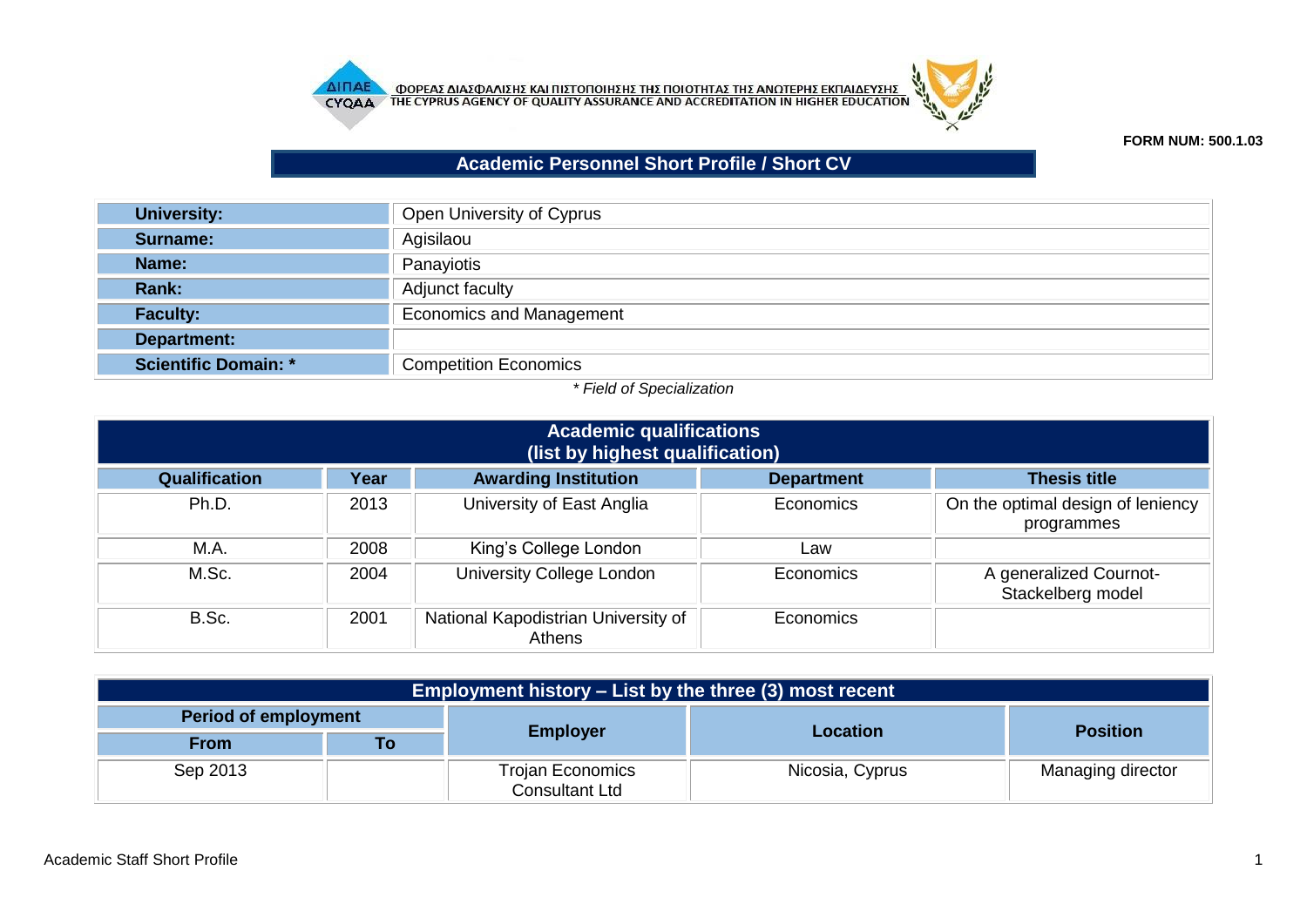| Feb 2016 / 2017 / 2018 /<br>2019 | Jun 2016 /<br>2017 / 2018<br>2019 | Open University of Cyprus                              | Nicosia, Cyprus | Adjunct faculty     |
|----------------------------------|-----------------------------------|--------------------------------------------------------|-----------------|---------------------|
| Aug 2006                         | Sep 2009                          | Commission for the<br><b>Protection of Competition</b> | Nicosia, Cyprus | Economic consultant |

| Key refereed journal papers, monographs, books, conference publications etc. List the five (5) more recent and other<br>five (5) selected - (max total 10) |      |                                                                                  |                                     |                                                               |       |              |
|------------------------------------------------------------------------------------------------------------------------------------------------------------|------|----------------------------------------------------------------------------------|-------------------------------------|---------------------------------------------------------------|-------|--------------|
| <b>Ref. Number</b>                                                                                                                                         | Year | <b>Title</b>                                                                     | <b>Other authors</b>                | <b>Journal and</b><br><b>Publisher /</b><br><b>Conference</b> | Vol.  | <b>Pages</b> |
| 1                                                                                                                                                          | 2011 | Competition policy in Cyprus<br>$(1989 - 2009)$                                  | Demetra Kalli, Korina<br>Cleanthous | Nomiki Vivliothiki                                            |       |              |
| 2                                                                                                                                                          | 2012 | Are we capable of being<br>altruistic                                            | Frederick Wandschneider             | Norwich Economic<br>Papers                                    | 5     |              |
| 3                                                                                                                                                          | 2012 | Keep to sustain or keep to<br>exploit. Why firms keep hard<br>evidence           |                                     | Centre for<br>Competition Policy,<br>Discussion paper         | 12(5) |              |
| 4                                                                                                                                                          | 2013 | Collusion in industrial<br>economics and optimally<br>design leniency programmes |                                     | Centre for<br>Competition Policy,<br>Discussion paper         | 13(3) |              |
| 5                                                                                                                                                          |      |                                                                                  |                                     |                                                               |       |              |
| 6                                                                                                                                                          |      |                                                                                  |                                     |                                                               |       |              |
| $\overline{7}$                                                                                                                                             |      |                                                                                  |                                     |                                                               |       |              |
| 8                                                                                                                                                          |      |                                                                                  |                                     |                                                               |       |              |
| 9                                                                                                                                                          |      |                                                                                  |                                     |                                                               |       |              |
| 10                                                                                                                                                         |      |                                                                                  |                                     |                                                               |       |              |
|                                                                                                                                                            |      |                                                                                  |                                     |                                                               |       |              |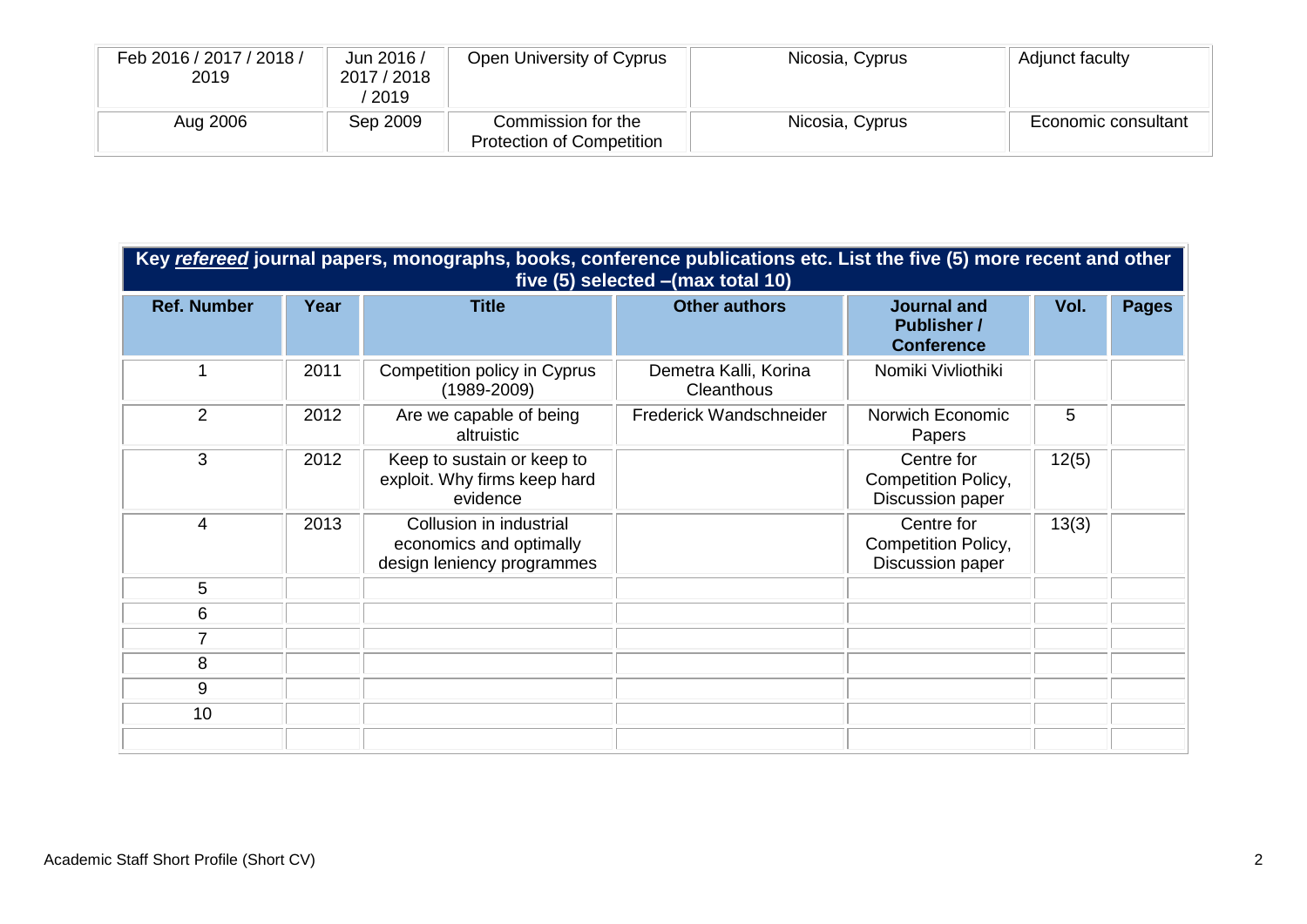|                    | Exhibitions (where applicable). List the five (5) more recent and other five (5) selected.<br>(max total 10) |              |                              |           |                           |  |
|--------------------|--------------------------------------------------------------------------------------------------------------|--------------|------------------------------|-----------|---------------------------|--|
| <b>Ref. Number</b> | <b>Date</b>                                                                                                  | <b>Topic</b> | <b>International / Local</b> | Location* | <b>Role in Exhibition</b> |  |
|                    |                                                                                                              |              |                              |           |                           |  |
| 2                  |                                                                                                              |              |                              |           |                           |  |
| 3                  |                                                                                                              |              |                              |           |                           |  |
| 4                  |                                                                                                              |              |                              |           |                           |  |
| 5                  |                                                                                                              |              |                              |           |                           |  |
| 6                  |                                                                                                              |              |                              |           |                           |  |
|                    |                                                                                                              |              |                              |           |                           |  |
| 8                  |                                                                                                              |              |                              |           |                           |  |
| 9                  |                                                                                                              |              |                              |           |                           |  |
| 10                 |                                                                                                              |              |                              |           |                           |  |

## \**Specify venue, geographic location etc*

| Research Projects. List the five (5) more recent and other five (5) selected<br>(max total 10) |             |                                                                                                        |                                                   |                      |  |  |
|------------------------------------------------------------------------------------------------|-------------|--------------------------------------------------------------------------------------------------------|---------------------------------------------------|----------------------|--|--|
| Ref.<br><b>Number</b>                                                                          | <b>Date</b> | <b>Title</b>                                                                                           | <b>Funded by</b>                                  | <b>Project Role*</b> |  |  |
|                                                                                                | 2017        | Review of administrative and supreme<br>Court's decisions concerning competition law<br>cases for 2016 | <b>Trojan Economics</b><br><b>Consultants Ltd</b> | Leader               |  |  |
| $\overline{2}$                                                                                 | 2018        | Review of administrative and supreme<br>Courts decisions concerning competition law<br>cases for 2017  | <b>Trojan Economics</b><br><b>Consultants Ltd</b> | Leader               |  |  |
| 3                                                                                              | 2019        | Review of administrative and supreme<br>Courts decisions concerning competition law<br>cases for 2018  | <b>Trojan Economics</b><br><b>Consultants Ltd</b> | Leader               |  |  |
| 4                                                                                              |             |                                                                                                        |                                                   |                      |  |  |
| 5                                                                                              |             |                                                                                                        |                                                   |                      |  |  |
| 6                                                                                              |             |                                                                                                        |                                                   |                      |  |  |
|                                                                                                |             |                                                                                                        |                                                   |                      |  |  |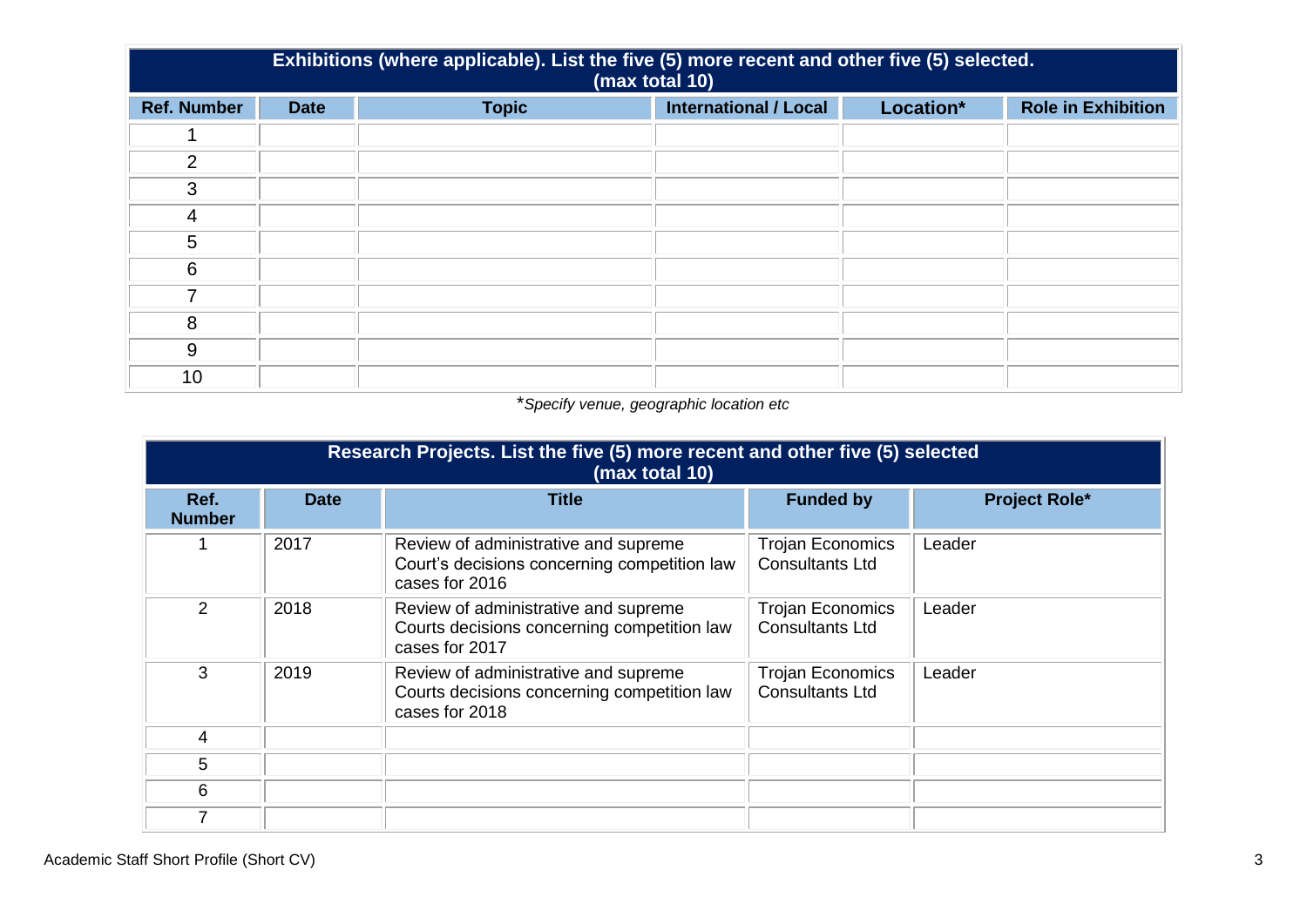*\*Project Role: i.e. Scientific/Project Coordinator, Research Team Member, Researcher, Assistant Researcher, other*

|                    | Consulting Services and/or Participation in Councils / Boards/ Editorial Committees.<br>List the five (5) more recent |                     |                                     |                       |  |
|--------------------|-----------------------------------------------------------------------------------------------------------------------|---------------------|-------------------------------------|-----------------------|--|
| <b>Ref. Number</b> | <b>Period</b>                                                                                                         | <b>Organization</b> | <b>Title of Position or Service</b> | <b>Key Activities</b> |  |
|                    |                                                                                                                       |                     |                                     |                       |  |
|                    |                                                                                                                       |                     |                                     |                       |  |
| ⌒                  |                                                                                                                       |                     |                                     |                       |  |
|                    |                                                                                                                       |                     |                                     |                       |  |
|                    |                                                                                                                       |                     |                                     |                       |  |

|                       | Awards / International Recognition (where applicable). List the five (5) more recent and other five (5) selected.<br>(max total 10) |              |                    |  |  |  |
|-----------------------|-------------------------------------------------------------------------------------------------------------------------------------|--------------|--------------------|--|--|--|
| Ref.<br><b>Number</b> | <b>Date</b>                                                                                                                         | <b>Title</b> | <b>Awarded by:</b> |  |  |  |
|                       |                                                                                                                                     |              |                    |  |  |  |
| $\overline{2}$        |                                                                                                                                     |              |                    |  |  |  |
| 3                     |                                                                                                                                     |              |                    |  |  |  |
| 4                     |                                                                                                                                     |              |                    |  |  |  |
| 5                     |                                                                                                                                     |              |                    |  |  |  |
| 6                     |                                                                                                                                     |              |                    |  |  |  |
| ⇁                     |                                                                                                                                     |              |                    |  |  |  |
| 8                     |                                                                                                                                     |              |                    |  |  |  |
| 9                     |                                                                                                                                     |              |                    |  |  |  |